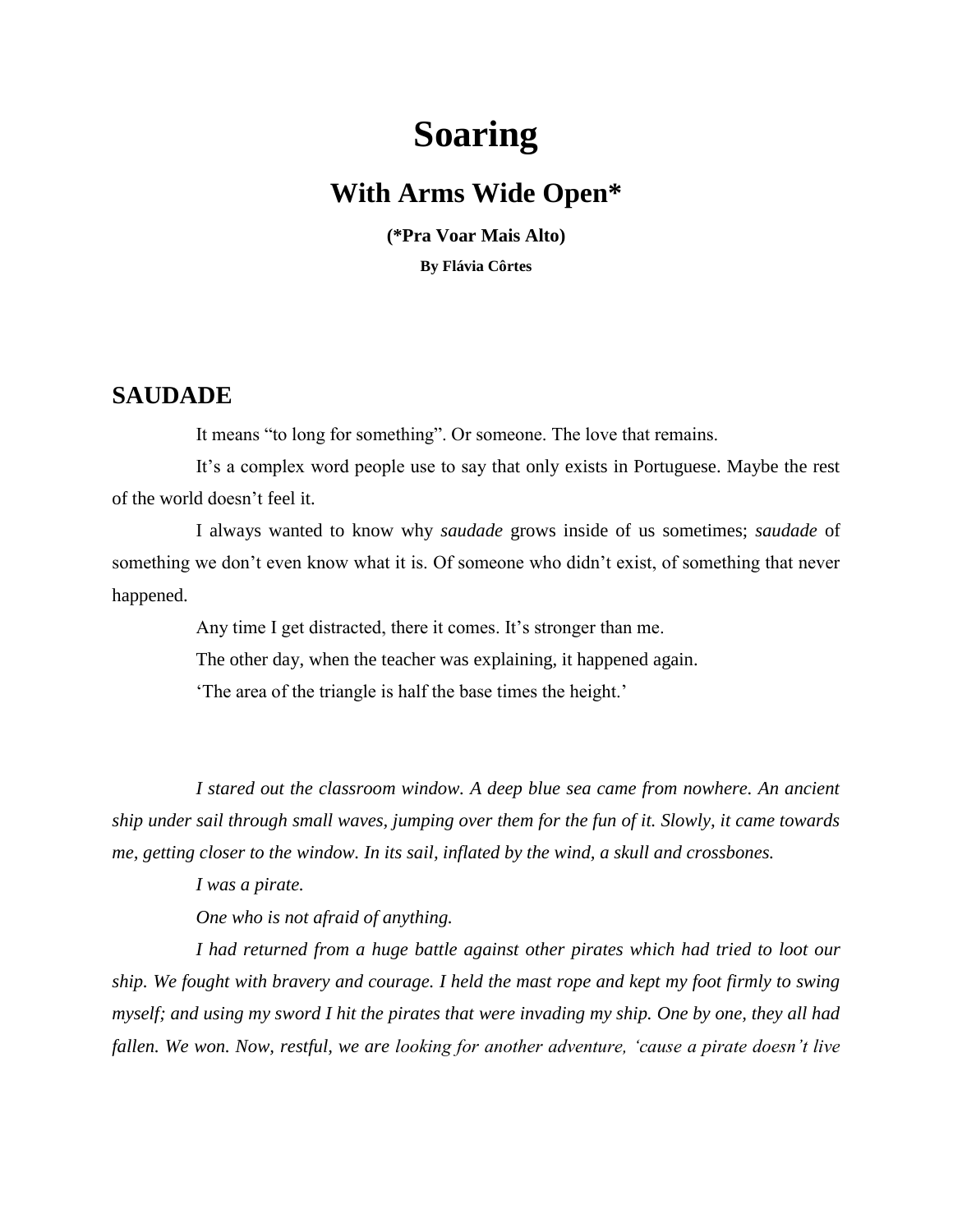*without adventure. Sitting on the prow; half inclined body, I close my eyes. The smell of the sea and the wind blow in my face. I laugh when some salty drops of water spill on me.* 

*I really miss the sea. Saudade of the sea!*

'Wake up, Juju Bean! The teacher is talking to you.' 'Come on, boy. What's the solution to the exercise?' I glanced at my notebook. '37.' 'All right. Come here and describe on the white board how you got this.' So I did.

*Juju Bean*. I've tried, but couldn't get rid of this nickname, though I like it now. It started when I was a little baby and hadn't developed speech yet. I used to say *ju-ju, ju-ju* instead of *juice*.

Mum always tells this funny story with my father and I.

*'Go on, son! Say dadda. Daaa-dda.' 'Ju-ju.' 'Ju-what? No, no! It's daaa-dda.' 'Ju-Ju.' 'No son! Say da-dda.' 'Juju! Juju! Juju!' I insisted, finally getting the juice bottle.*

It's been four years since my Dad died.

I think I'll never get use to it. I used to wake up scared and crying in the middle of the night. At first, Mum used to take me to her bed, but then a shrinking, tangling bed started holding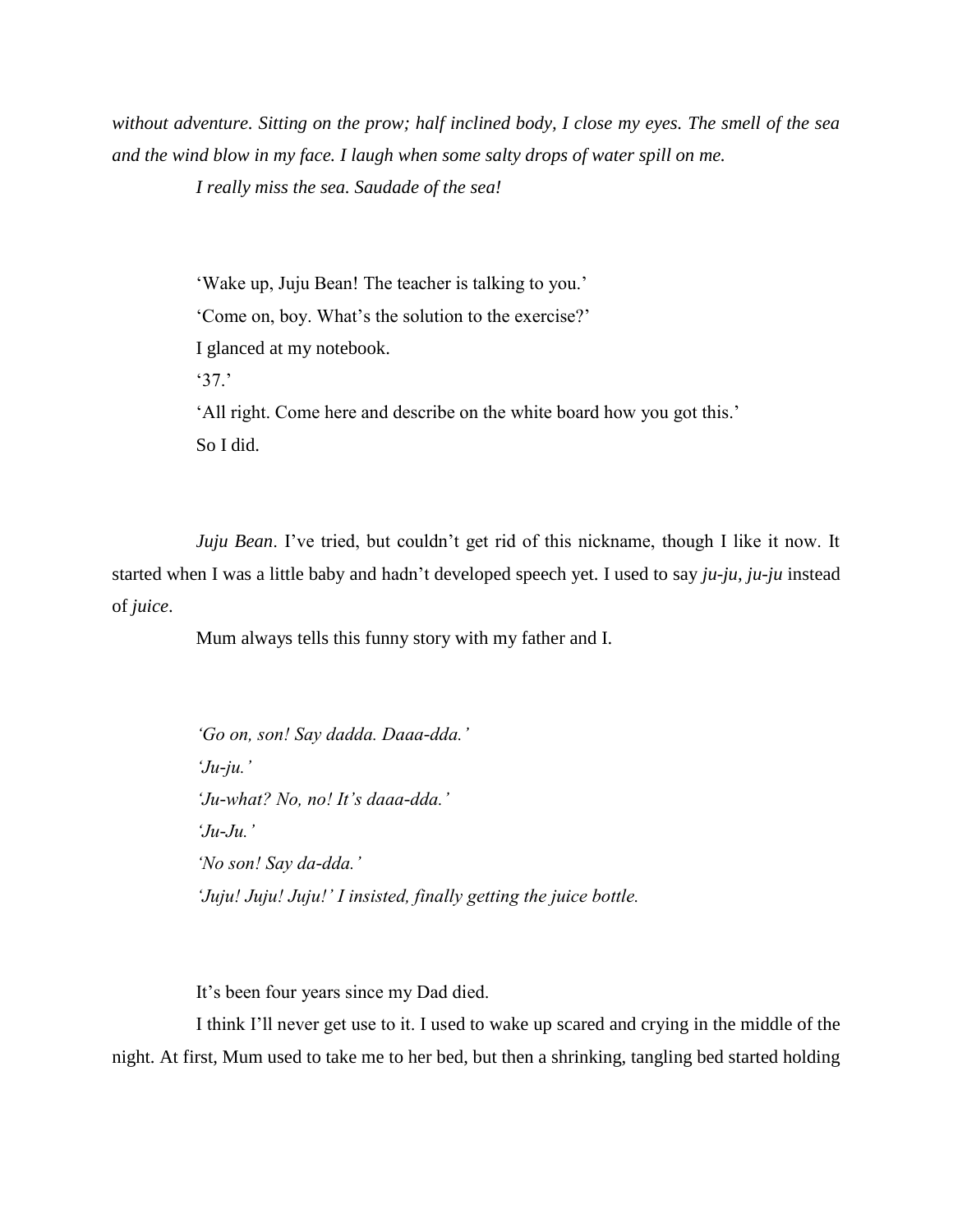me. I started choking and cried even more. So, Mum started lying down with me, in my own room, every time I couldn't sleep. It was better this way.

But then he came. Ray. Trying to replace my Dad. But I wouldn't let him do it.

He came quiet as a mouse. Initially, he didn't even sleep at our home. But things have changed. Mum had stopped caring about me, and when I would ask her to lie down with me, sometimes she said yes, sometimes she didn't. She used to say *I am tired*, and that I am too old.

I wanted to cry out at the entire world. To send Ray away and tell him to leave my Mum alone. To tell him that he would *never* take my Dad's place. But I couldn't. I was always like that. Quiet. Sometimes I got angry and I thought I would explode. Then it was gone. But it was going to change.

#### **INTRUDER**

When I came home, after school, I threw my backpack on the couch. Took off my sneakers and turned the TV on. Mum showed up.

'Son, it's Ray's birthday. Get ready. We're going out to lunch.'

Damn it! It was Friday, day of my favorite show.

'Just let me watch this show first. Please, Mum!'

'Shower!'

'Just a bit.'

She pointed the stairs. There were no arguments. Since my Dad had gone she became like this, bossy.

Fancy restaurant. Ray's thing. The kind we must be quiet because even an innocent sigh makes everyone look at you. It was better this way. I didn't have to say anything.

Ray opened my mother's gift. A thick book. He seemed to like it.

'This is from Juju Bean. Come on, sweetie, give it to Ray,' she said, putting a big package on my hand.

'Here.'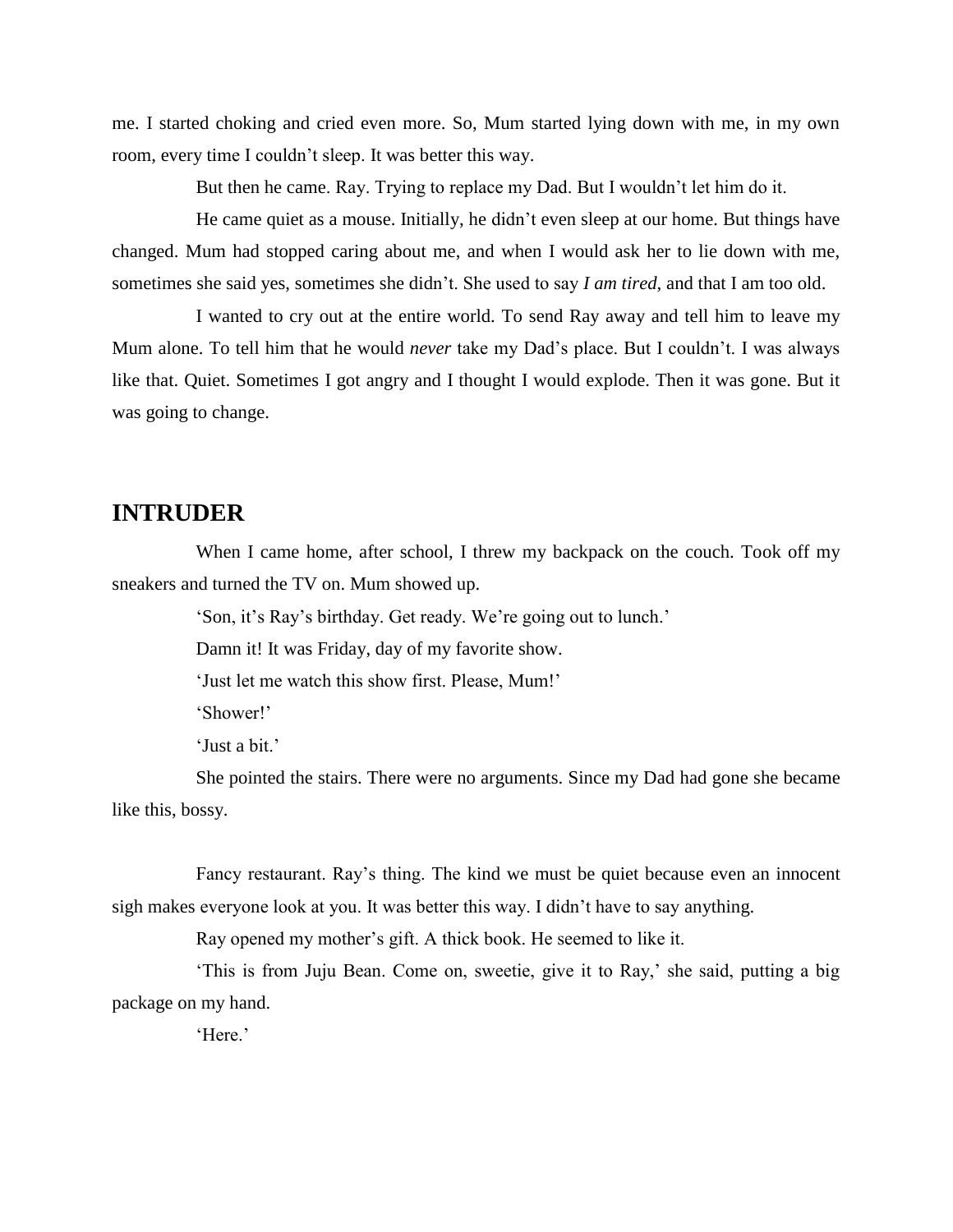I shrugged, though I was curious to see what it was. He tore the package open. I had never seen a grown-up man doing something like that. It was a board game. A child's gift. But he was looking at it as if it was a gold bar.

'Wow! It's been years since I played ludo. It was my favorite game as a kid. Your Mummy told you, huh?'

As if he wasn't aware I had nothing to do with that…

I shrugged.

'So, boys,' Mum said. 'You can spend some time together, doing something fun.'

Mum really shouldn't have said that.

'We can play later. Do you know how to play ludo?' he said.

'No,' I said, with no patience.

'It's easy. I can teach you how to play it.'

'I don't want to! Goddamn it!'

They glanced at me in surprise. Mum scowled at me.

'What is it, son? Where are your manners? Apologize to Ray.'

I sulked.

'Forget about it, Renata. If he doesn't want to, he doesn't want to, that's ok.' Yes. That's fine.

Dad and I used to play games all the time. Chess was his favorite. I played well, but sometimes he did let me win.

'Have you already seen that new adventure movie, Juju Bean?' Ray said, and I shrugged. 'We can go to the movies tomorrow, if you want.'

I didn't.

Ray was not my father and never would be. Our order was taking too long. My stomach was growling and my head was thinking about *saudade*. A paint on the wall reminded me a chess board.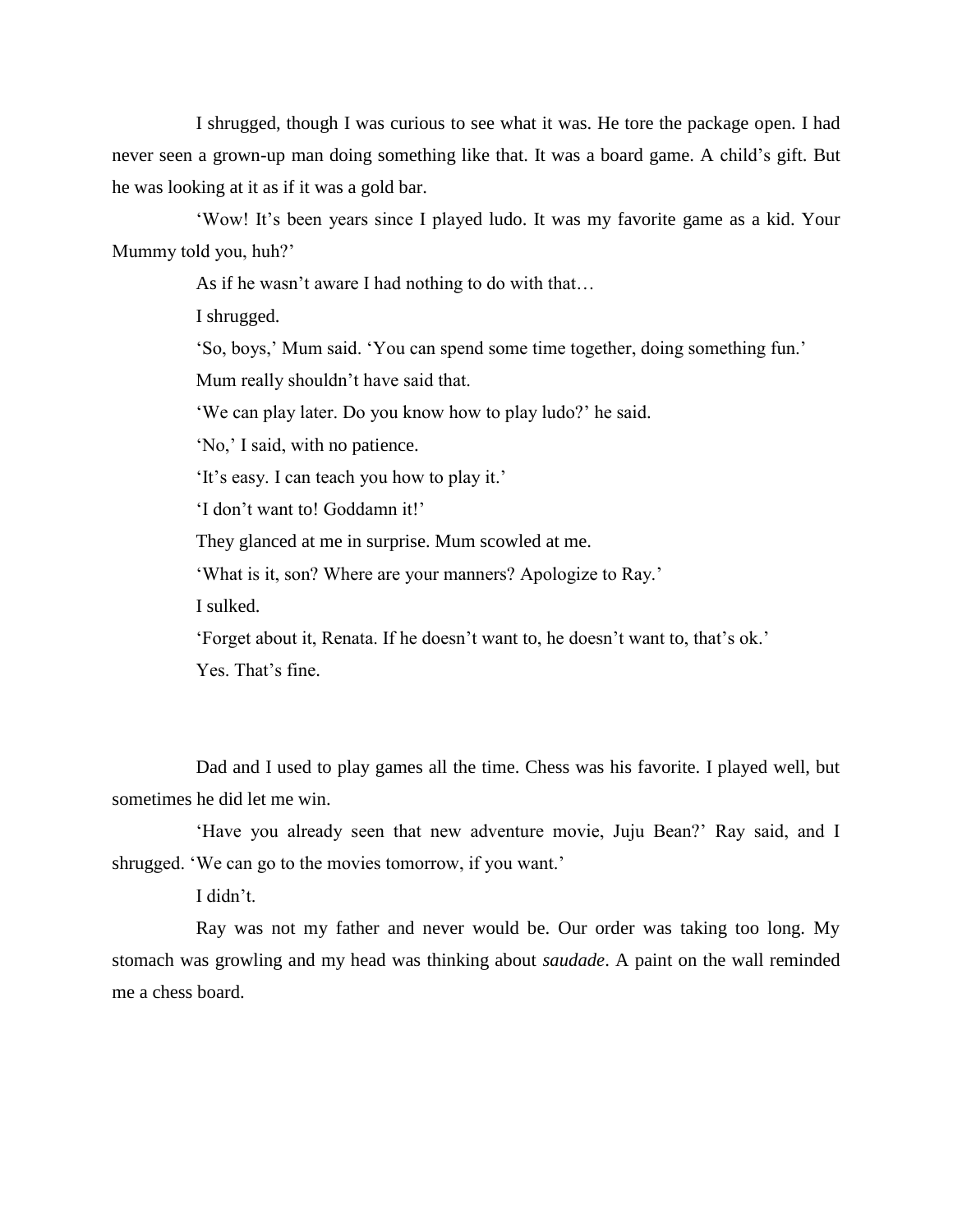*The paint started growing and growing and I became little among the chess pieces. Ground became grass and the board opened into a vast meadow where a distant mountain was*  inviting us for war. All pieces gained life and moved. They were ready to fight. A hundred of *enemy's soldiers sprouting from the mountaintop. Pawns went ahead, defending the kingdom from their neighbors attack, and cavalry went breaking the siege in zigzag.*

> *I was a knight. And my metallic armor gleamed under the bright sun. Wind shook the treetops as greeting us for our immense bravery. I was big, really big. Almost a giant.*

*Troops were advancing and my lance was knocking everyone down. It was our land and we were not going to hand it on a plate. The fight was hard and many have died fighting bravely.*

*Heroes of an endless war.*

'Juju Bean! Give me attention, son. Do you want another soft drink?'

I'd rather get out of there.

 $\mathcal{L}$  do.'

'Did you know that Ray use to do judo at school, just like you?'

Like I was interested…

'Hum, hum.'

'My dream was getting a black belt. But I stopped eventually. You know, new plans, things happening.'

'Oh really, honey?' Mum said. 'Tell us everything about it. Juju Bean must be looking to know.'

No, I wasn't.

'The thing was that I decided to learn how to play the guitar. And the electric guitar came right after that. I had a school band. We've played at parties during that time.

'Wow, Ray! You haven't told me about this musical side of yours,' Mum said, and I had lost my appetite before the order came.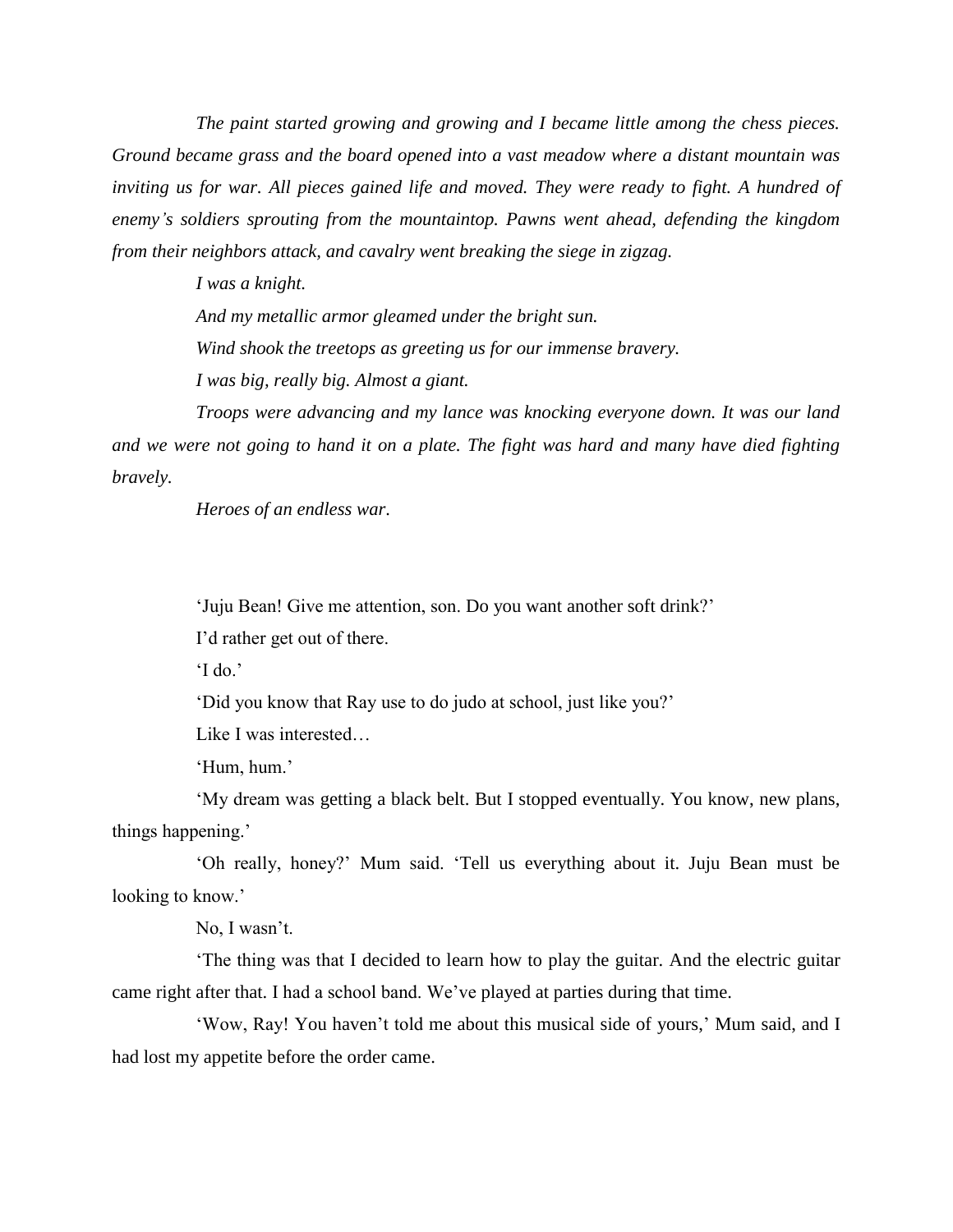'Yes, sometimes *saudade* comes along and I really miss my electric guitar. So, I take it from the cabinet and play for a while. I can teach you something, if you want, Juju Bean. I'm not completely rusty yet.'

'No, thanks.'

He didn't insist. Thanks God.

Food went down heavily. Hard to swallow. And it was stroganoff. I love stroganoff. But I'd rather be home.

That day has passed at a turtle's pace. No. At a snail's. A boring Day: lunch with Ray, ice cream with Ray, mall with Ray, ludo with Ray. Mum forced me.

'See, Juju Bean. After we get the rules, it becomes easy. You throw two dice at the same time. If they match, you can start. If you take two "six", you can throw the dice again. Then you...'

The clock on the shelf was showing 8pm. Damn it! Too early to go to bed.

'...and the first to take the four pieces to the center of the board wins. Got it?'

Sort of.

So the game started. I didn't understand the rules and was not playing well. Ray explained it all over again. I decided to pay attention, or I was going to stay there forever.

I had three pawns on the game, Ray had four. I had no choice but play fair, though it was hard to beat Ray. Even the dice were against me. Once in a while, Mum came across the kitchen door. The smell of buttered popcorn on the air. Ray almost took one of my pieces out of the game, but he changed his mind and used another pawn. 'It's not fair!' I said. But it turned to be. Ray was cheating. Cheating because of me. And I didn't like it.

'Listen up!' I said. 'You don't need to let me win. I'm perfectly capable of winning by myself, ok? I'm not stupid!'

'But I haven't cheated, Juju Bean. I made a wrong movement.'

I was so angry! He was a liar after all.

I was going to say something, but Mum came with the popcorn.

Huge bowl in front of my nose. Popcorns as white as snowflakes. I've never seen snow. Dad told he was going to show me. He didn't have time.